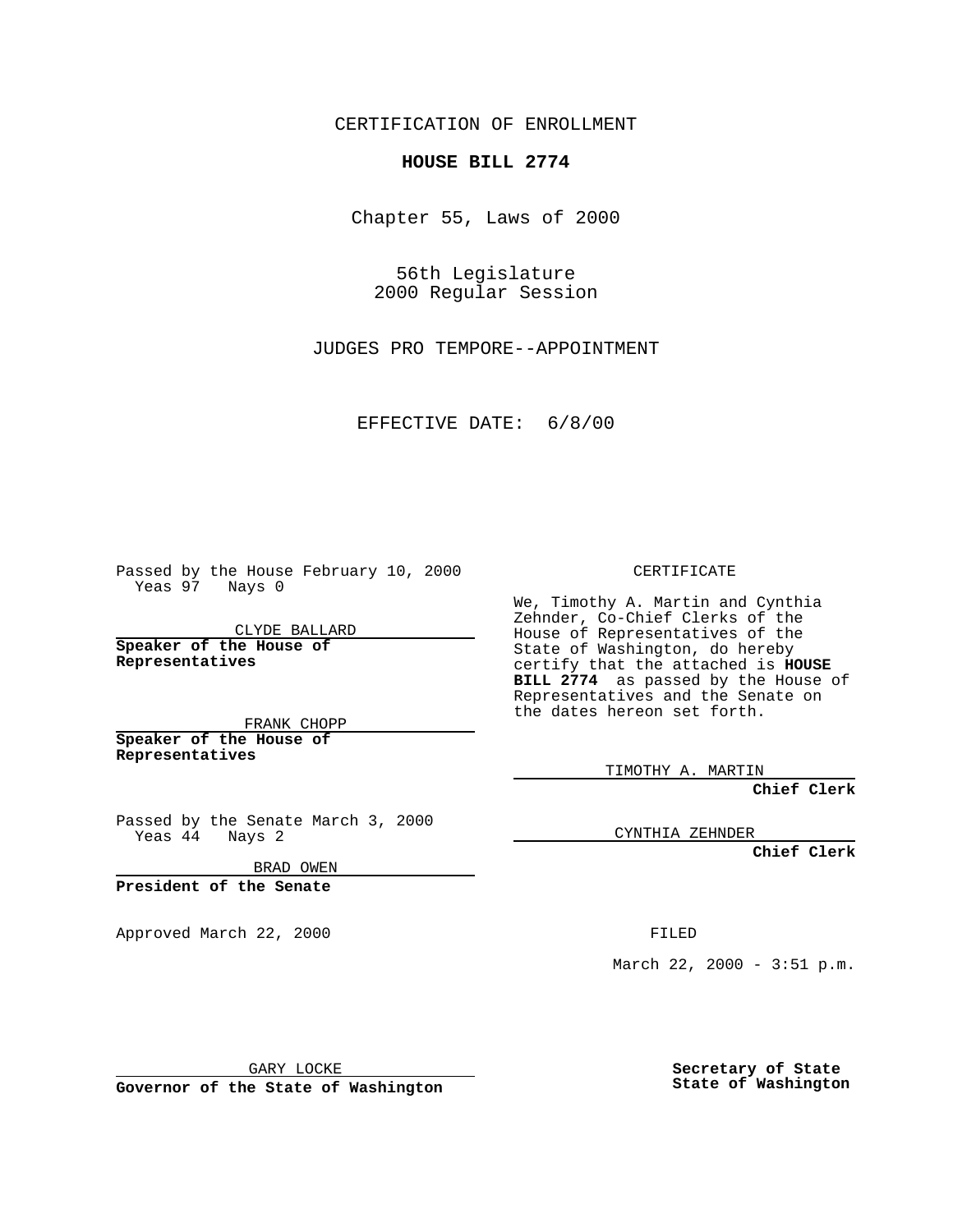## **HOUSE BILL 2774** \_\_\_\_\_\_\_\_\_\_\_\_\_\_\_\_\_\_\_\_\_\_\_\_\_\_\_\_\_\_\_\_\_\_\_\_\_\_\_\_\_\_\_\_\_\_\_

\_\_\_\_\_\_\_\_\_\_\_\_\_\_\_\_\_\_\_\_\_\_\_\_\_\_\_\_\_\_\_\_\_\_\_\_\_\_\_\_\_\_\_\_\_\_\_

Passed Legislature - 2000 Regular Session

## **State of Washington 56th Legislature 2000 Regular Session**

**By** Representatives Carrell, Constantine, Esser, Fortunato, Dickerson, Mulliken and Edwards

Read first time 01/20/2000. Referred to Committee on Judiciary.

1 AN ACT Relating to appointment of judges pro tempore; and amending 2 RCW 3.50.090 and 35.20.200.

3 BE IT ENACTED BY THE LEGISLATURE OF THE STATE OF WASHINGTON:

4 **Sec. 1.** RCW 3.50.090 and 1984 c 258 s 112 are each amended to read 5 as follows:

6 The ((mayor shall, in writing, appoint)) presiding municipal court 7 judge may designate one or more persons as judges pro tem ((who shall 8 act)) to serve in the absence or disability of the ((reqular)) elected 9 or duly appointed judges of  $((a$  municipal)) the court  $((or))_+$ 10 subsequent to the filing of an affidavit of prejudice( $\overline{1}$ . The judges 11 pro tem shall be qualified to hold the position of judge of the 12 municipal court as provided herein. The municipal court judges pro 13 tem)), or in addition to the elected or duly appointed judges when the 14 administration of justice and the accomplishment of the work of the 15 court make it necessary. The qualifications of a judge pro tempore 16 shall be the same as for judges as provided under RCW 3.50.040 except 17 that a judge pro tempore need not be a resident of the city or county 18 in which the municipal court is located. Judges pro tempore shall have 19 all of the powers of the duly appointed or elected judges when serving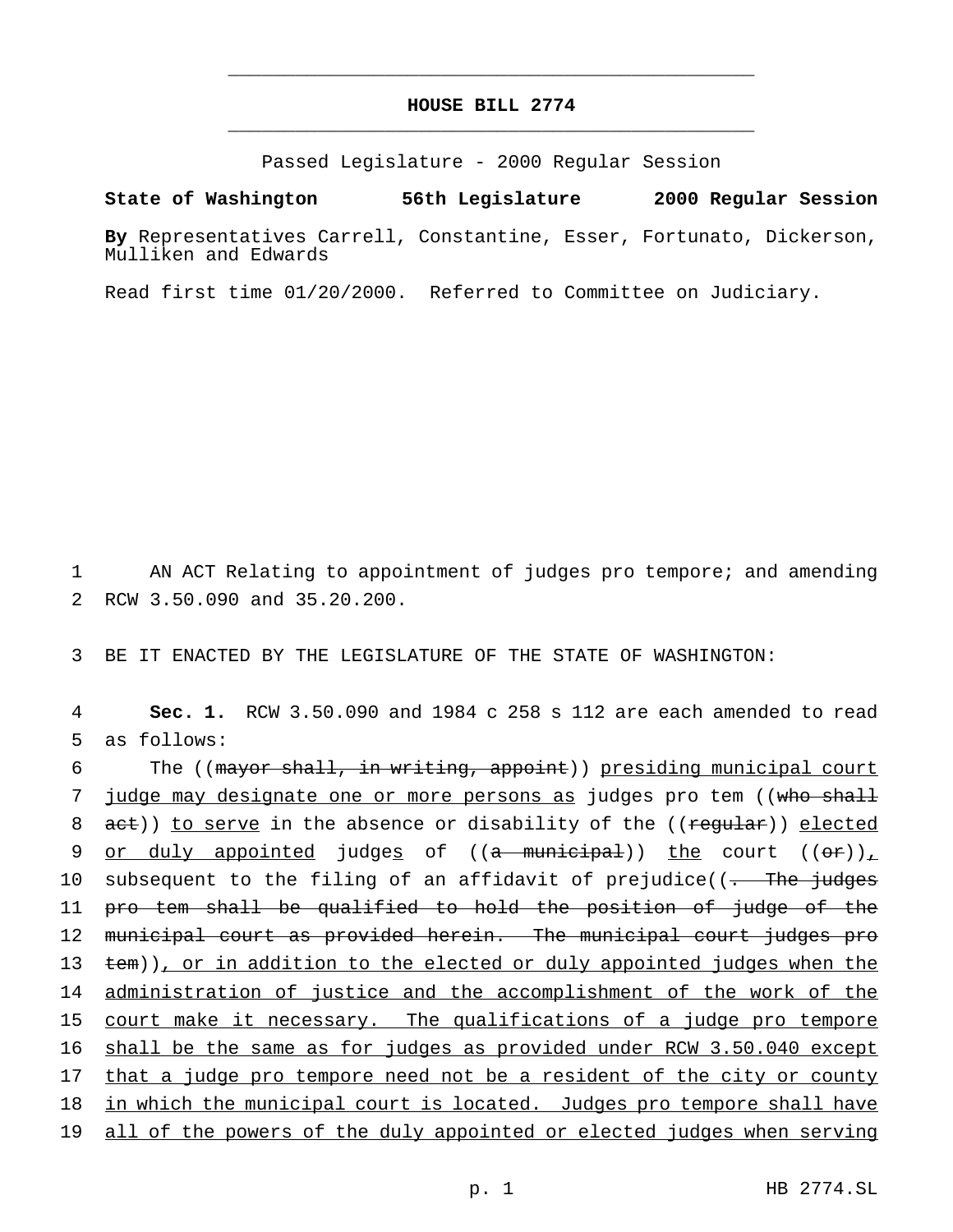1 as judges pro tempore of the court. Before entering on his or her duties, each judge pro tempore shall take, subscribe, and file an oath 3 as is taken by a duly appointed or elected judge. Such pro tempore 4 judges shall receive such compensation as shall be fixed by ((the ordinances of the legislative body of the city or town wherein the municipal court is located. The term of the appointment shall be specified in writing but in any event shall not extend beyond the term of the appointing mayor)) ordinance by the municipality in which the court is located and such compensation shall be paid by the 10 municipality.

 **Sec. 2.** RCW 35.20.200 and 1996 c 16 s 2 are each amended to read as follows:

13 The ((mayor)) presiding municipal court judge shall, from attorneys residing in the city and qualified to hold the position of judge of the municipal court as provided in RCW 35.20.170, appoint judges pro tempore who shall act in the absence of the regular judges of the court or in addition to the regular judges when the administration of justice and the accomplishment of the work of the court make it necessary. The 19 ((mayor)) presiding municipal court judge may appoint, as judges pro tempore, any full-time district court judges serving in the county in 21 which the city is situated. ((The judges of the municipal court shall promulgate rules establishing general standards for the use of judges pro tempore. A copy of said rules shall be filed with the legislative 24 authority of the city at the time of budget consideration. Such appointments of attorneys shall be made from a list of attorneys in 26 accordance herewith furnished by the judges of the municipal court.)) 27 The term of office must be specified in writing. While acting as judge 28 of the court, judges pro tempore shall have all of the powers of the regular judges. Before entering upon his or her duties, each judge pro tempore shall take, subscribe and file an oath as is taken by a municipal judge. Judges pro tempore shall not practice before the municipal court during their term of office as judge pro tempore. Such municipal judges pro tempore shall receive such compensation as shall be fixed by ordinance by the legislative body of the city and such compensation shall be paid by the city except that district court judges shall not be compensated by the city other than pursuant to an interlocal agreement.